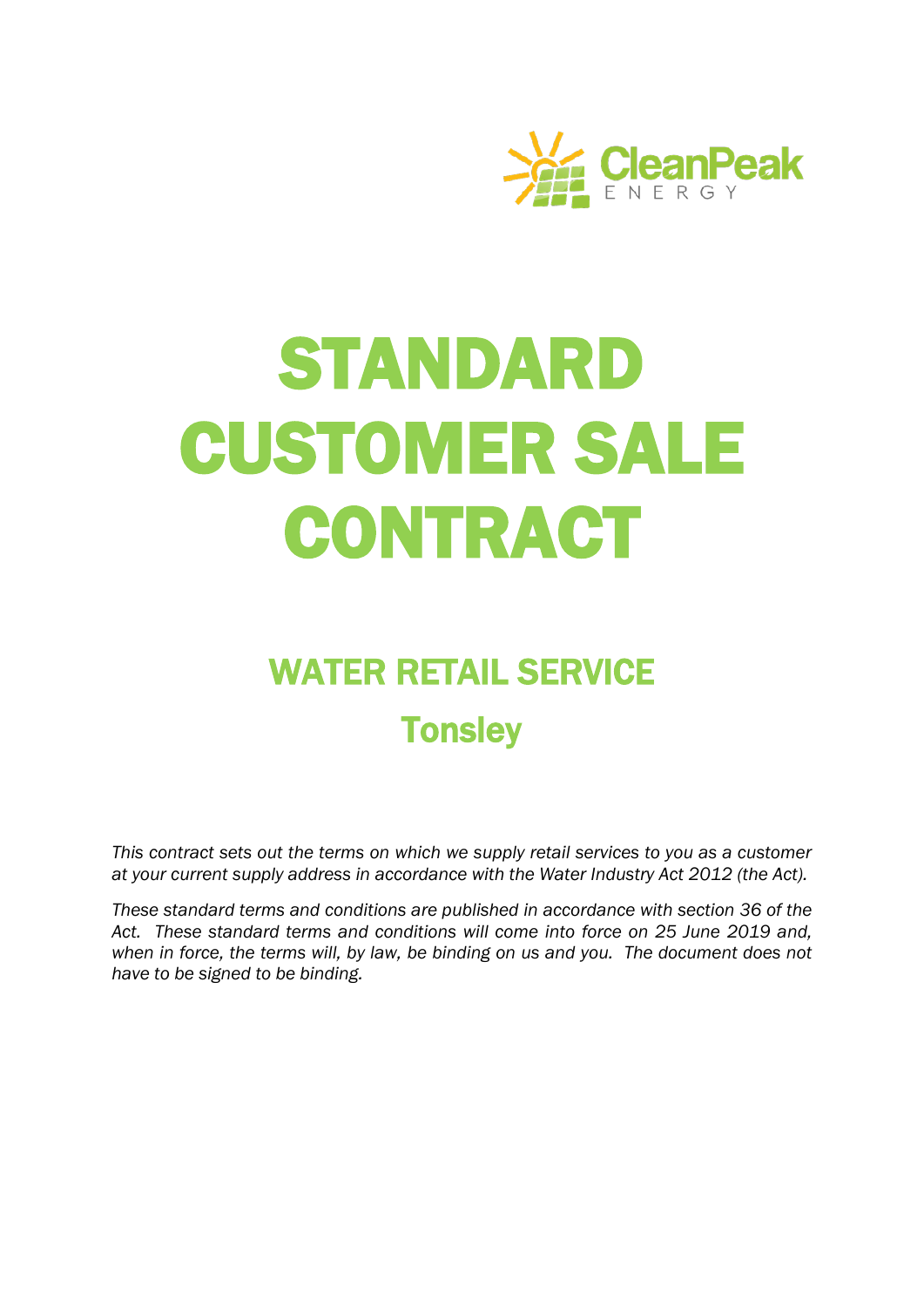# Table of Contents

| 1. | <b>THE PARTIES</b>                               | 3              |
|----|--------------------------------------------------|----------------|
| 2. | <b>DEFINITIONS</b>                               | 3              |
| 3. | SERVICES PROVIDED UNDER THIS CONTRACT            | 3              |
| 4. | DOES THIS DOCUMENT APPLY TO YOU?                 | 3              |
| 5. | <b>CLASSIFICATION OF CUSTOMER CLASS</b>          | 3              |
| 6. | <b>COMMENCEMENT</b>                              | $\overline{4}$ |
| 7. | <b>TERMINATION</b>                               | $\overline{4}$ |
| 8. | WHAT YOU HAVE TO DO TO RECEIVE CONNECTION?       | $\overline{4}$ |
| 9. | <b>YOUR GENERAL OBLIGATIONS</b>                  | 5              |
|    | 10. FEES AND CHARGES                             | 5              |
|    | <b>11. TARIFF CHANGES</b>                        | 6              |
|    | 12. BILLING                                      | 6              |
|    | 13. PAYMENT METHODS                              | 6              |
|    | <b>14. FLEXIBLE PAYMENT ARRANGEMENTS</b>         | $\overline{7}$ |
|    | <b>15. PAYMENT DIFFICULTIES</b>                  | $\overline{7}$ |
|    | <b>16. HARDSHIP POLICY</b>                       | $\overline{7}$ |
|    | <b>17. BILLING DISPUTES</b>                      | 8              |
|    | <b>18. UNDERCHARGING</b>                         | 8              |
|    | 19. OVERCHARGING                                 | 9              |
|    | 20. DEBT RECOVERY                                | 9              |
|    | <b>21. INTERRUPTIONS</b>                         | 9              |
|    | 22. QUALITY, SAFETY AND RELIABILITY OF SUPPLY    | 10             |
|    | 23. LIFE SUPPORT EQUIPMENT                       | 10             |
|    | <b>24. RESTRICTIONS</b>                          | 11             |
|    | 25. RESTRICTION WARNING NOTICE                   | 13             |
|    | 26. DISCONNECTIONS                               | 13             |
|    | 27. RESTORATION OF WATER RETAIL SERVICE          | 14             |
|    | 28. ENQUIRIES, COMPLAINTS AND DISPUTE RESOLUTION | 14             |
|    | 29. RIGHT TO ENTER                               | 15             |
|    | <b>30. FORCE MAJEURE</b>                         | 15             |
|    | 31. INFORMATION AND PRIVACY                      | 15             |
|    | 32. GENERAL                                      | 15             |
|    | <b>SCHEDULE 1 - DEFINITIONS</b>                  | 17             |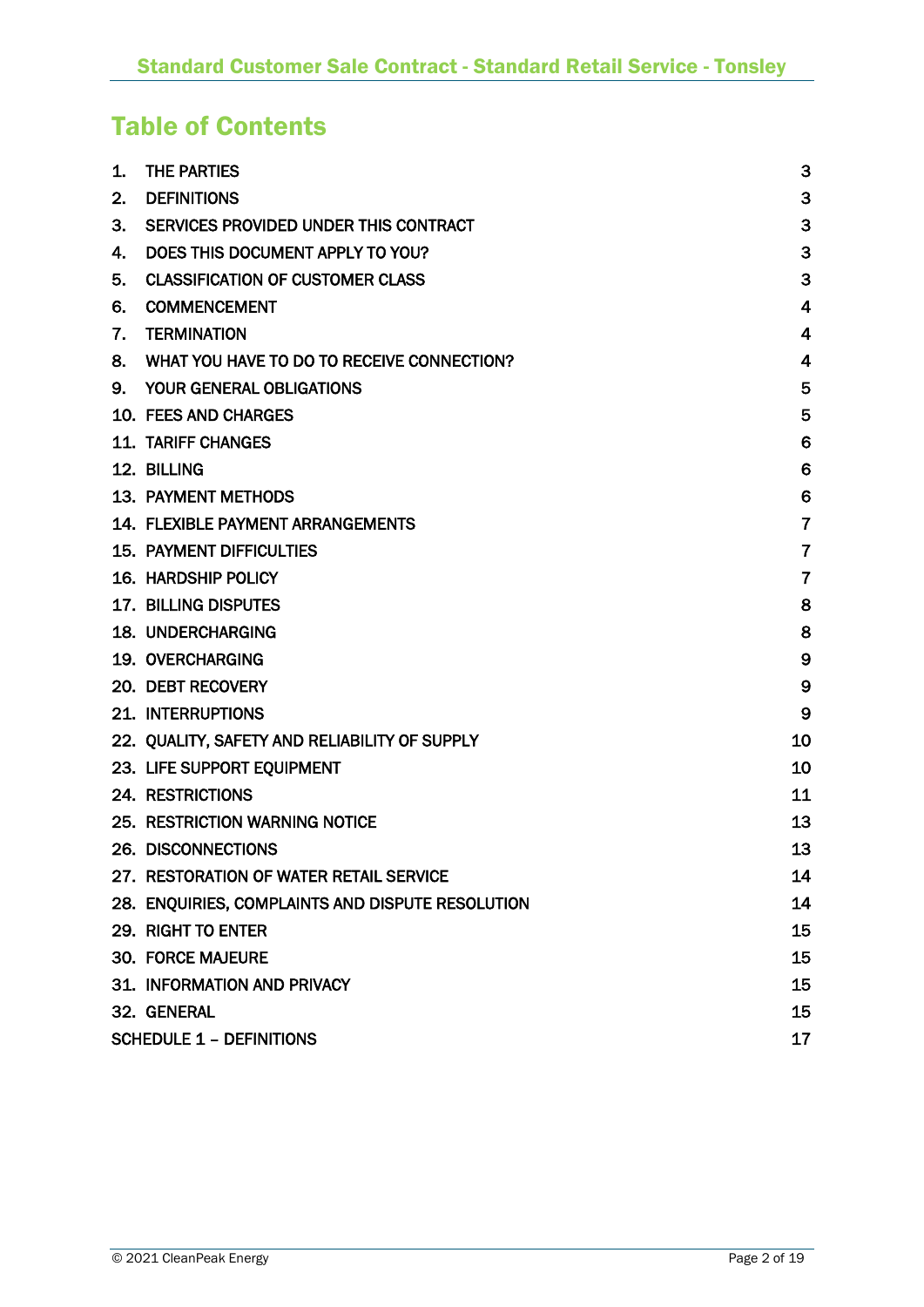#### **1.** THE PARTIES

#### 1.1 This contract is between:

CPE Tonsley Pty Ltd (ACN 623 288 175) of PO Box 786, North Sydney NSW 2060 (referred to in this contract as "we", "our", or "us"); and

You, the customer as defined in the Act and to whom this contract applies (referred to in this contract as "you" or "your").

#### **2.** DEFINITIONS

2.1 Words appearing in bold type like this are defined in Schedule 1 to this contract.

#### **3.** SERVICES PROVIDED UNDER THIS CONTRACT

- 3.1 This contract covers the sale and supply by us of a retail service to your supply address.
- 3.2 The retail service comprises of non-drinking water retail service.
- 3.3 We will provide your retail service in accordance with all applicable regulatory instruments.

#### **4.** DOES THIS DOCUMENT APPLY TO YOU?

- 4.1 This document applies to you if:
	- (a) your supply address receives, or will receive upon succesful connection, our retail service and you have not agreed to different terms and conditions with us;
	- (b) you currently receive, or will receive upon successful connection, our retail service with special characteristics relevant to the provision of that retail service; or
	- (c) you are required to pay us an availability charge under the Regulations but only for the purposes of clauses 7, 10, 11, 12, 13, 14, 14.2(c), 16, 17, 18, 19, 20, 28, 31 and 32 of this contract.
- 4.2 Unless otherwise agreed by the parties, this document does not apply where:
	- (a) we provide you with a non-standard retail service; or
	- (b) prior to the commencement of this contract, you were a customer receiving a retail service from us pursuant to an existing written agreement and you have agreed to the continuation of that agreement until its term ends, at which point this contract takes effect.

#### **5.** CLASSIFICATION OF CUSTOMER CLASS

5.1 We may classify you as a residential customer or a non-residential customer in relation to your supply address after the commencement of this contract in accordance with applicable regulatory instruments.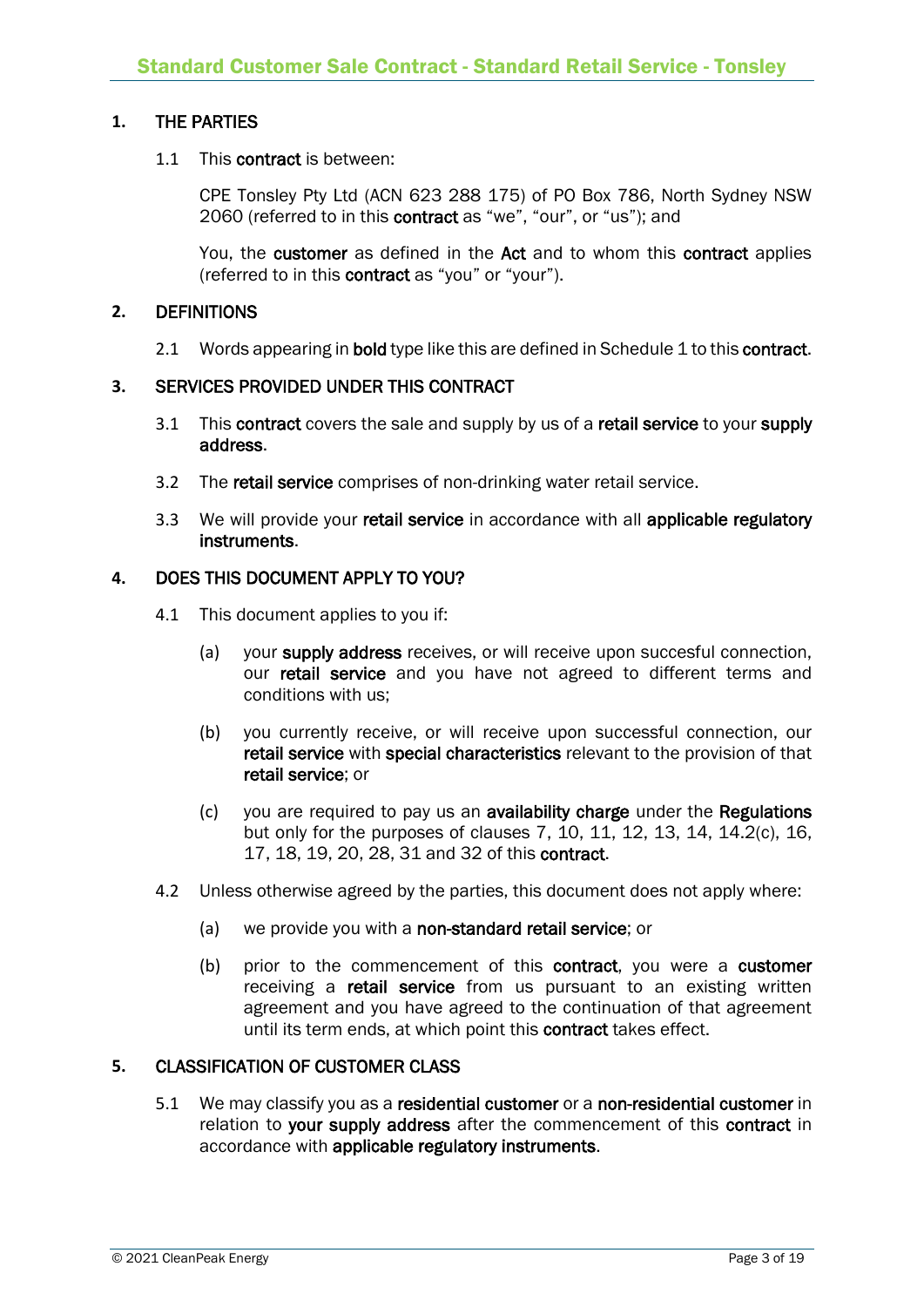#### **6.** COMMENCEMENT

- 6.1 If you are an existing customer, this contract will start on the day this document comes into force by publication under the provisions of the Act.
- 6.2 If you are an existing customer that will continue to receive a retail service from us under an existing written agreement, this contract will start on the day following the termination of that existing written agreement.
- 6.3 If you are a new customer, this contract starts on the date you apply for a connection in writing, satisfying all relevant pre-conditions and providing all required information.
- 6.4 If you are a person who becomes the registered proprietor of a supply address and clause 6.2 does not apply to you, this contract starts upon transfer of ownership of that supply address to you.

#### **7.** TERMINATION

- 7.1 We may terminate this contract with you in accordance with applicable regulatory instruments if:
	- (a) the supply of the retail service to your supply address has been disconnected in accordance with other provisions of this contract and you no longer have a right to be reconnected in accordance with clause 27;
	- (b) you are no longer the owner of the supply address and we have entered into a new contract with the new owner; or
	- (c) circumstances beyond our reasonable control mean that the non-drinking water reticulation network necessary to provide the retail service to your supply address are no longer available.
- 7.2 You may terminate this contract with us at any point by providing us with 3 business days' notice, which may be given by:
	- (a) personal contact;
	- (b) telephone;
	- (c) electronic mail; or
	- (d) writing to us.
- 7.3 All rights and obligations accrued before the end of this contract continue despite the end of this contract, including your obligation to pay any amounts due to us.
- 7.4 Your right to dispute a bill under clause 17 and recover amounts we have overcharged you in accordance with clause 19 continues despite the end of this contract.

#### **8.** WHAT YOU HAVE TO DO TO RECEIVE CONNECTION?

8.1 When you apply for a retail service at your supply address we may require you to satisfy some pre-conditions, which will be advised to you in writing. We will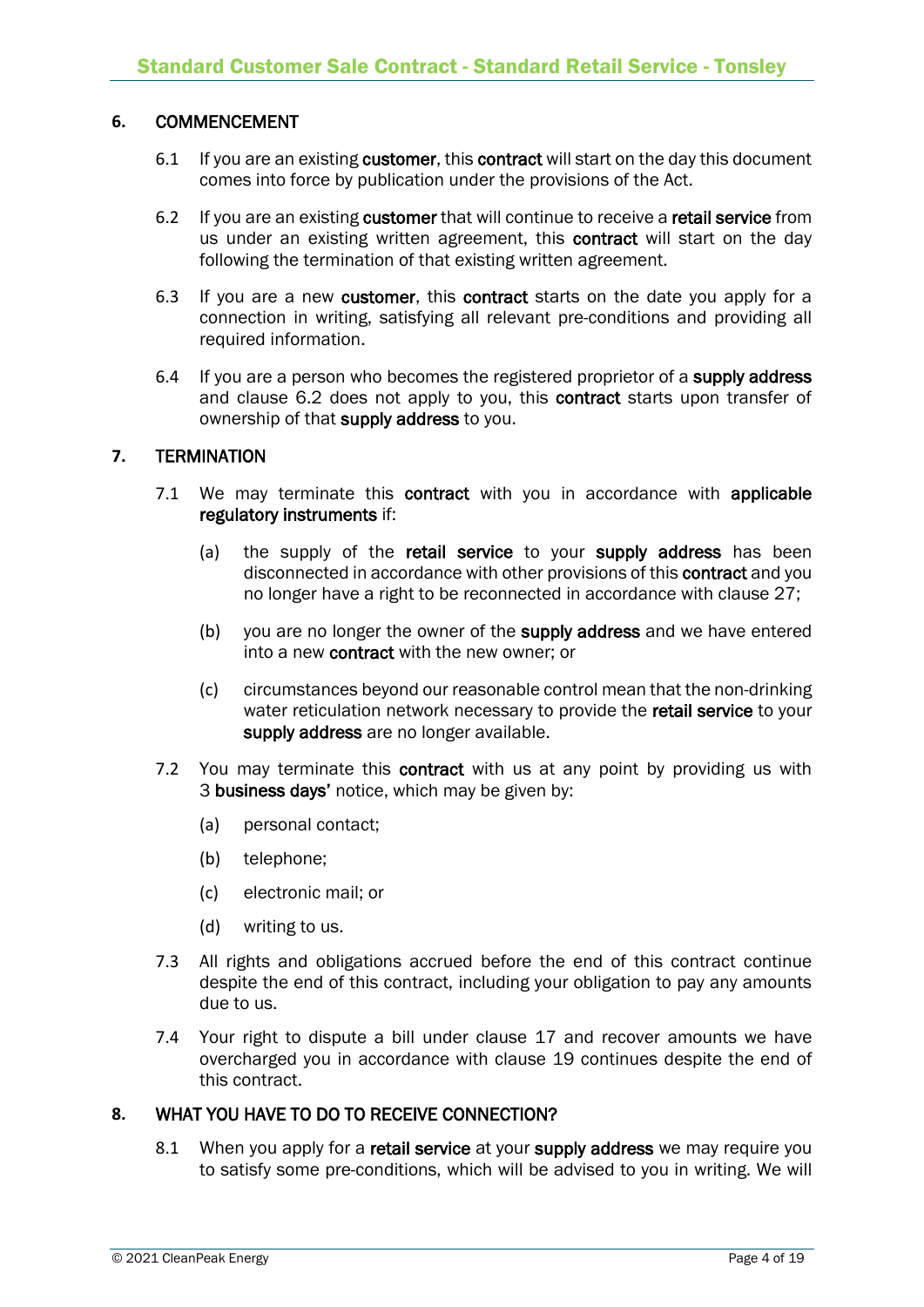also explain any pre-conditions that may apply to you at the time you apply to us for a retail service.

8.2 Our obligation to sell or supply you with a retail service at your supply address does not start until you satisfy our pre-conditions.

#### **9.** YOUR GENERAL OBLIGATIONS

- 9.1 Infrastructure:
	- (a) You must arrange for all infrastructure on your side of the connection point to be properly maintained (which includes ensuring any work to be undertaken is done so by an appropriately licensed plumber).
	- (b) If installation of internal infrastructure at your supply address is reasonably required in order for us to provide you a retail service then you must arrange for that infrastructure to be installed in compliance with any applicable regulatory instruments and by an appropriately licensed plumber.
- 9.2 Illegal use of retail services:
	- (a) You must only use the retail service provided by us for lawful purposes and, if you are found to be illegally using our retail service, or otherwise consuming our retail service not in accordance with this contract or applicable regulatory instruments, we may:
		- (i) estimate the consumption for which you have not paid using an approved estimation method and bill you for that amount;
		- (ii) recover that amount from you, as well any costs associated with estimating the consumption; and
		- (iii) disconnect your supply address immediately.
	- (b) By illegally using our retail service, clauses 14 and 16 will not apply to you.

#### **10.** FEES AND CHARGES

- 10.1 Any fees and charges associated with the sale and supply of retail services to you are set out in the Price List published from time to time and available on our website www.cleanpeakonsley.com.au
- 10.2 Changes in fees and charges
	- (a) We have the right to change our fees and charges from time to time.
	- (b) Any changes to fees and charges applicable to you will be re-published in the Gazette in accordance with section 36 of the Act and will be set out in the Price List published on our website.
- 10.3 GST
	- (a) Amounts specified in our **Price List**, subject to amendment from time to time, and other amounts payable under this contract must be stated to be exclusive or inclusive of GST. Clause 10.3(b) applies unless an amount is stated to include GST.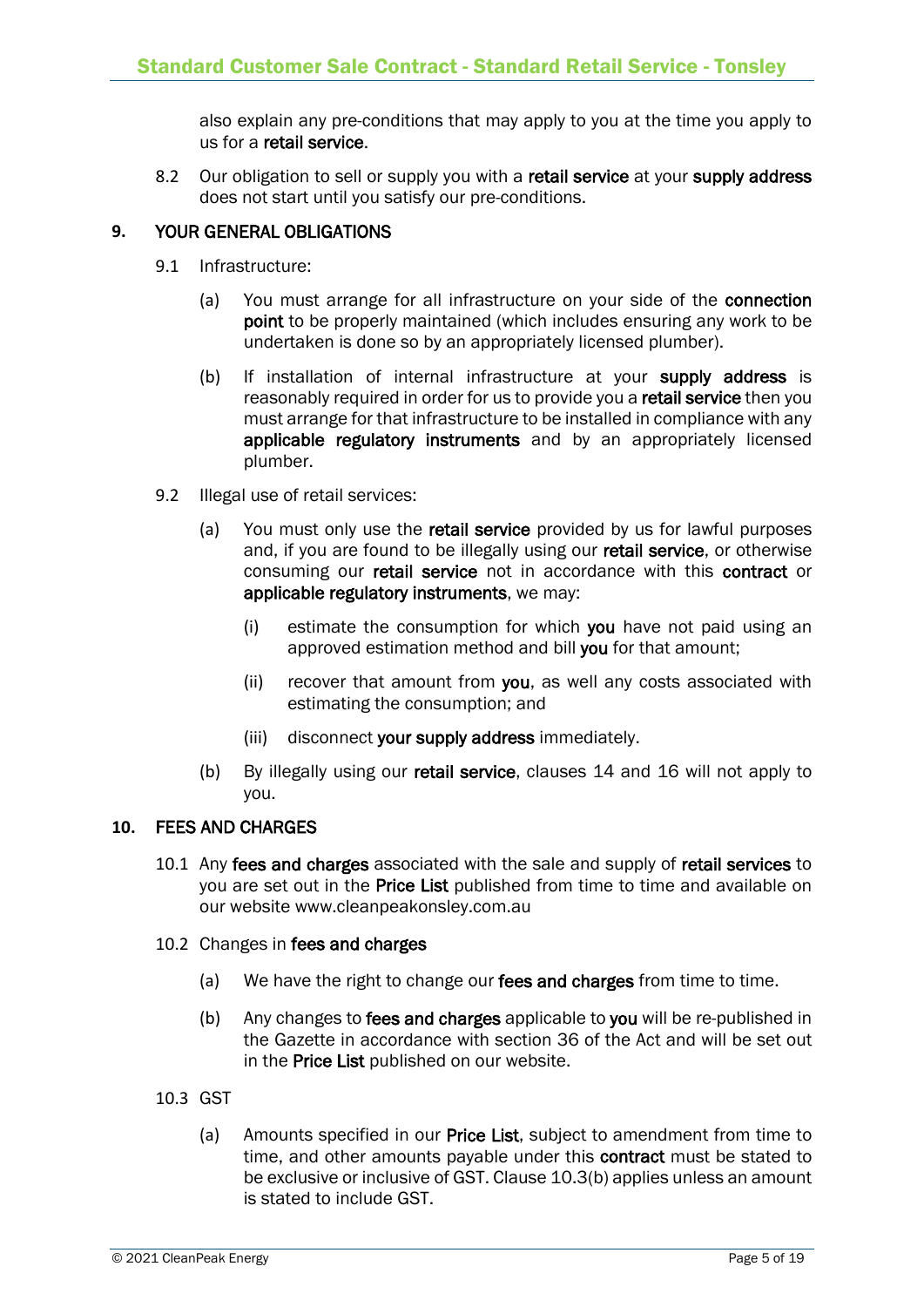(b) Where an amount paid by you under this contract is payment for a "taxable supply" as defined for GST purposes, to the extent permitted by law, that payment will be increased so that the cost of the GST payable on the taxable supply is passed on to the recipient of that taxable supply.

#### **11.** TARIFF CHANGES

- 11.1 If we vary the type of tariff rate you are charged for your retail service, we will notify you of the new tariff rate on your next bill.
- 11.2 Where this occurs within a billing cycle, we will calculate on a pro-rata basis using:
	- (a) the old tariff rate up to and including the effective date for the change; or
	- (b) the new tariff rate from the effective date to the end of the billing cycle.

#### **12.** BILLING

- 12.1 We will use our best endeavours to issue you a bill at least quarterly.
- 12.2 We may enter into an agreement with you to a different billing cycle with a regular recurrent period that differs to clause 12.1.
- 12.3 We will prepare a bill so that you can easily verify that the bill conforms to this contract and it will include at least the particulars required by the Code, except in circumstances permitted by ESCOSA.
- 12.4 Unless otherwise agreed with you, you must pay the amount shown on each bill by the date for payment (the pay-by date). The pay-by date will be no earlier than 12 business days from the date we send the bill.
- 12.5 If you have not paid a bill by the pay-by date, we will send you a reminder notice. This will give you a further pay-by date which will not be less than 6 business days after we issue the notice.

#### **13.** PAYMENT METHODS

- 13.1 The payment methods we offer will be listed on your bill and are subject to change from time to time. At a minimum we will offer you the ability to pay your bills:
	- (a) in person,
	- (b) by mail,
	- (c) by direct debit; or
	- (d) by Centrepay (for residential customers).
- 13.2 If you pay us by cheque, direct debit from an account with an ADI or by credit card and the payment is dishonoured or reversed, which results in us incurring a fee, we may recover the amount of that fee from you.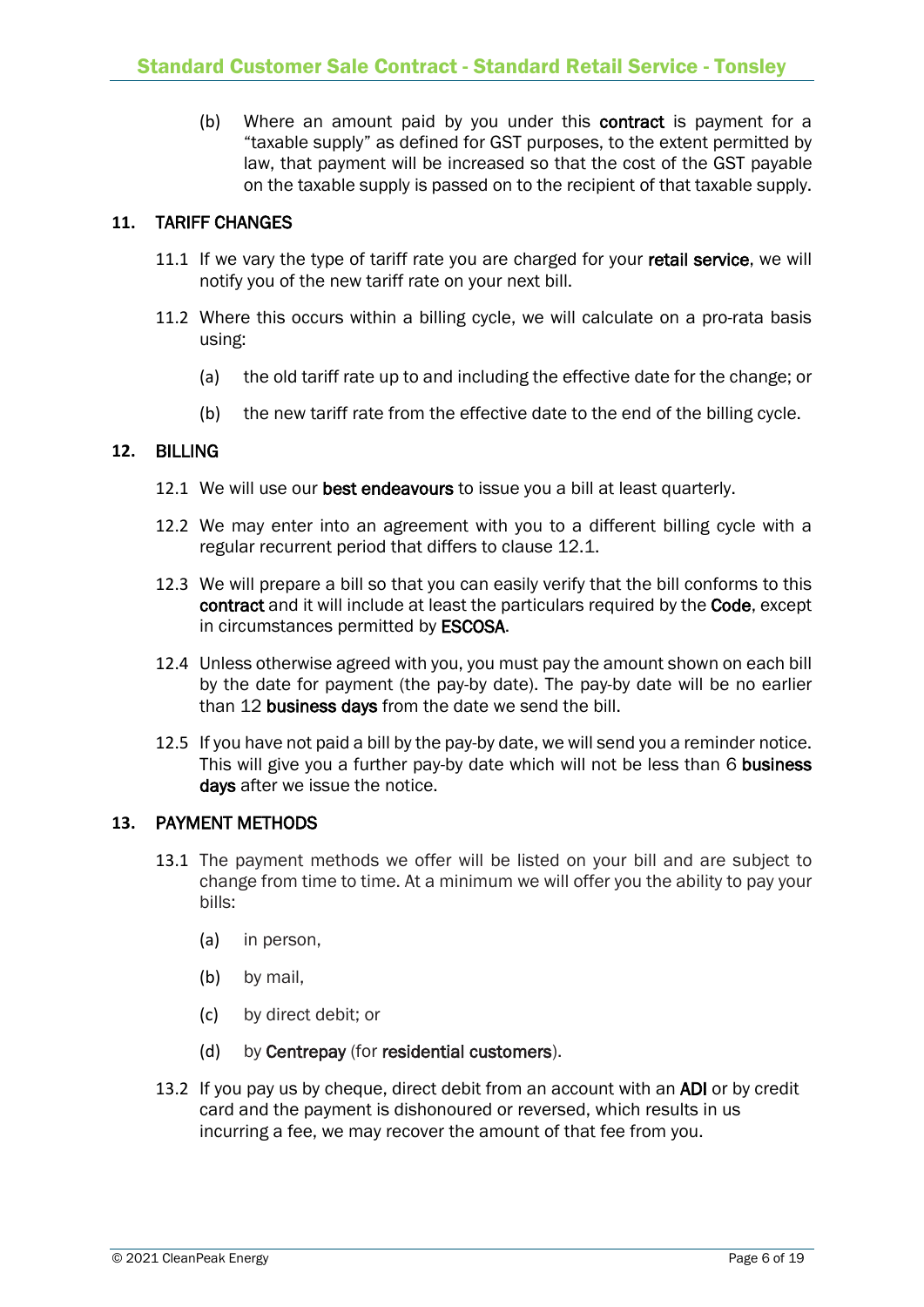#### **14.** FLEXIBLE PAYMENT ARRANGEMENTS

- 14.1 We offer flexible payment plans in accordance with this clause if you are a residential customer experiencing payment difficulties and you inform us in writing or by telephone that you are experiencing payment difficulties.
- 14.2 Residential customers experiencing payment difficulties are offered the following flexible payment options:
	- (a) a system or arrangement under which a residential customer may make payments in advance towards future bills;
	- (b) an interest and fee free payment plan or other arrangement under which the residential customer is given more time to pay a bill or to pay arrears (including any restriction, disconnection or restoration charges); and
	- (c) redirection of your bill as requested by you.

#### **15.** PAYMENT DIFFICULTIES

- 15.1 If you are experiencing payment difficulty, we will provide you with information about:
	- (a) Our flexible payment arrangements;
	- (b) Our residential customer Hardship Policy;
	- (c) Independent financial and other relevant counselling services.

#### **16.** HARDSHIP POLICY

- 16.1 We offer a Hardship Policy to all our residential customers.
- 16.2 Pursuant to the Hardship Policy we will:
	- (a) have a process to identify if you are experiencing payment difficulties due to financial hardship;
	- (b) have a process for early response to customers identified as experiencing payment difficulties due to hardship;
	- (c) have processes in place to adequately train hardship staff;
	- (d) offer alternative payment options including instalment plans;
	- (e) offer Centrepay to residential customers;
	- (f) have processes in place to identify appropriate programs and financial counselling services where appropriate and advise residential customers;
	- $(g)$  provide information on the processes or programs available to **customers** to improve their water efficiency; and
	- (h) provide information on the circumstances in which the customer will cease being eligible for the hardship program.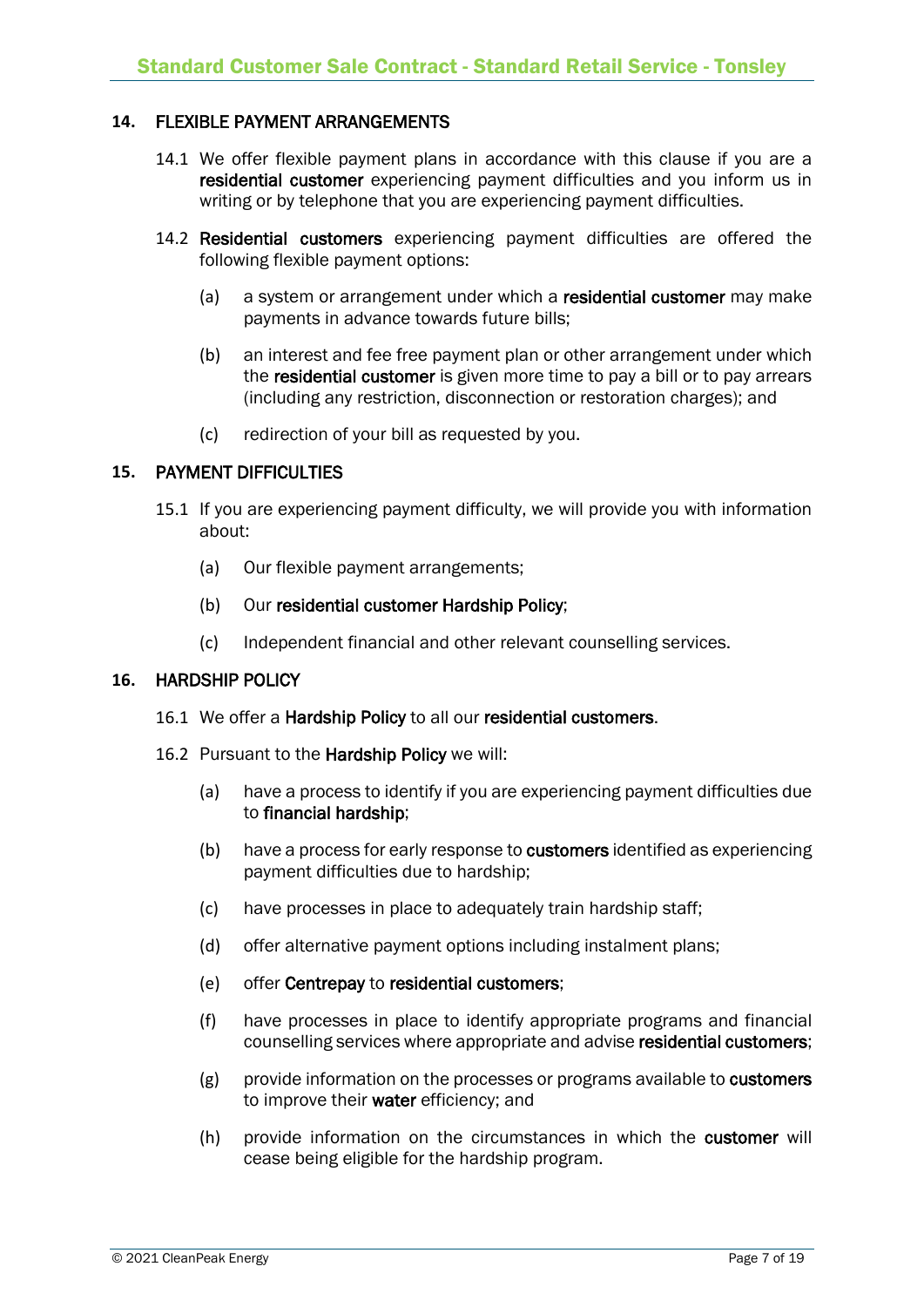16.3 The Hardship Policy (as amended from time to time) and further details are available on our website.

#### **17.** BILLING DISPUTES

- 17.1 If you disagree with the amount you have been charged, you can ask us to review your bill in accordance with our Enquiries, Complaints and Dispute Resolution Process under clause 28.
- 17.2 We will review your bill and inform you of the outcome of that review as soon as reasonably possible and, in any event, within 30 business days.
- 17.3 Where we are reviewing a bill, we may require you to pay:
	- (a) the greater of:
		- (i) that portion of the bill under review that we agree is not in dispute; or
		- (ii) an amount equal to the average amount of your bills in the previous 12 months (excluding the bill in dispute); and
	- (b) any future bills that are properly due.
- 17.4 Where, after conducting a review of the bill, we are satisfied that it is:
	- (a) correct, we may require you pay the amount of that bill which is still outstanding; or
	- (b) incorrect, we:
		- (i) will correct your bill;
		- (ii) will refund (or set off against the amount in clause  $17.4(b)(iii)$  any fee paid in advance;
		- (iii) may require you pay the amount of that bill which is still outstanding; and
		- (iv) will advise you of the existence of our Enquiries, Complaints and Dispute Resolution Process under clause 28.
- 17.5 If you advise us that you are not satisfied with our decision, we will inform you that you may lodge a dispute with:
	- (a) Energy & Water Ombudsman South Australia.

#### **18.** UNDERCHARGING

- 18.1 Where you have been undercharged we will inform you and we may recover from you any amount you have been undercharged.
- 18.2 Where any amount undercharged is as a result of an act or omission on our part we will recover only the amounts owed to us in the 12 months prior to us advising you in writing that there has been an error.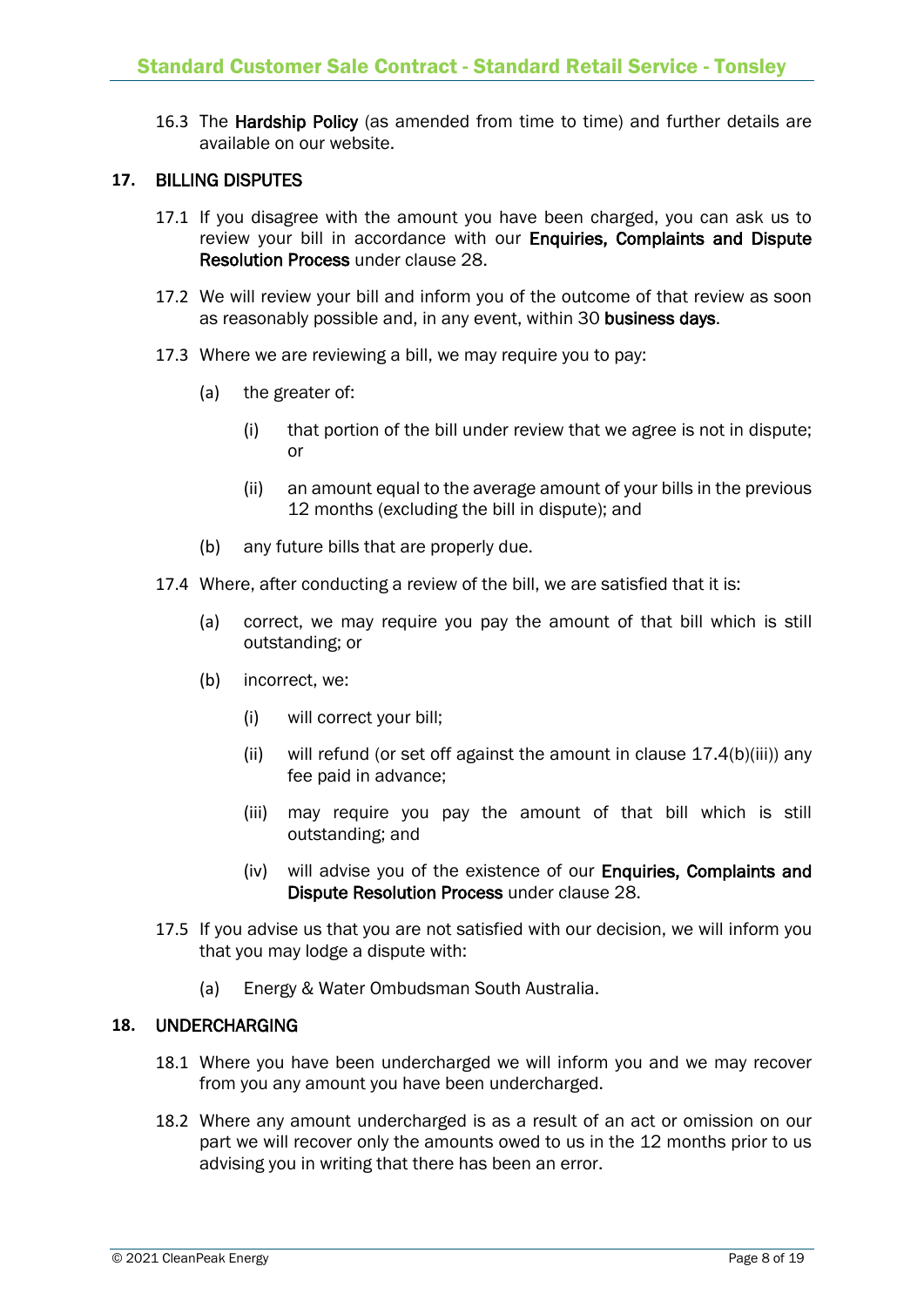- 18.3 We will list the amount to be recovered as a separate item in a special bill or on the next bill, together with an explanation of that amount.
- 18.4 We will not charge you interest on amounts recovered due to an error on our part and we will offer you a period of time to repay the amounts undercharged at least equal to the period of undercharging if less than 12 months or 12 months in any other case.

#### **19.** OVERCHARGING

- 19.1 If we overcharge you due to an act or omission on our part, we will use our best endeavours to advise you within 10 business days of us becoming aware of the error.
- 19.2 If we have overcharged you and you have already paid your bill, we will:
	- (a) credit the amount to your account and it will be deducted from your next bill; or
	- (b) if you have ceased to purchase a retail service from us, repay that amount to you within 10 business days.

#### **20.** DEBT RECOVERY

- 20.1 We will not commence proceedings for the recovery of a debt relating to the sale and supply of a retail service by us if:
	- (a) you continue to adhere to the terms of a flexible payment plan or other agreed payment arrangement; or
	- (b) we have failed to comply with the requirements of:
		- (i) our Hardship Policy in relation to you; or
		- (ii) this contract relating to non-payment of bills, payment plans and providing assistance to residential customers experiencing payment difficulties; or
	- (c) you currently have a flow restriction device installed at the relevant supply address in accordance with clause 23.

#### **21.** INTERRUPTIONS

- 21.1 We will use our best endeavours to minimise the frequency and duration of interruptions or limitations to supply of your retail service.
- 21.2 We may interrupt the supply of your retail service in the following instances:
	- (a) for maintenance;
	- (b) for repair;
	- (c) for augmentations to the network;
	- (d) in the event of emergencies; or
	- (e) for health and safety reasons.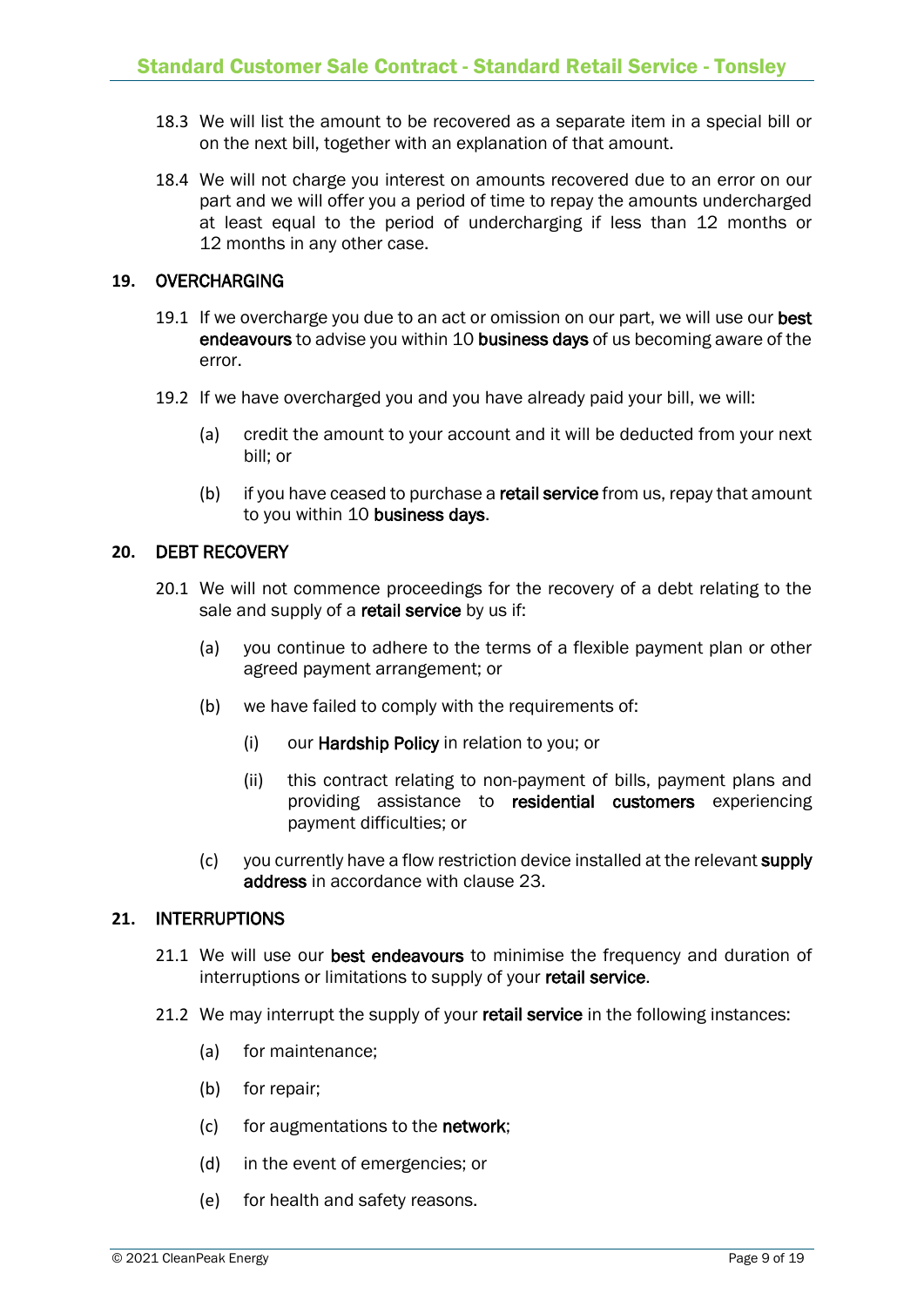- 21.3 In the event of an unplanned interruption, we will use our best endeavours to restore your **retail service** as soon as practically possible and within the timeframes specified in any regulatory service standards.
- 21.4 Where a planned interruption is required, we will use our best endeavours to provide you with at least 4 business days' notice prior to planned works that will cause an interruption to your retail service. This notice will be in writing where practicable but may be by radio or newspaper.

#### **22.** QUALITY, SAFETY AND RELIABILITY OF SUPPLY

- 22.1 Water retail service Quality
	- (a) Your retail service comprises non-drinking water (including recycled water) we will provide such a retail service on the basis that such water is not intended for human consumption and otherwise may only be used for purposes as advised by us. If such a retail service is provided by us, it will be supplied in accordance with all relevant health, environmental and other applicable regulatory instruments.
- 22.2 Retail service Reliability
	- (a) We will use our best endeavours to provide you with a water flow rate to meet your reasonable needs. Please note that, for some customers, the flow rate may not be sufficient for all purposes without the provision of additional on-site water infrastructure. You are responsible for arranging and covering the costs of such additional onsite water infrastructure, which must be installed by an appropriately licensed plumber.
	- (b) We will notify you under clause 22.3 if, due to the special characteristics of your water retail service, we are unable to provide you with such a flow rate.

#### 22.3 Retail service with special characteristics

- (a) If, prior to the commencement of this contract, you were a customer that we supplied a **retail service** to with conditions as set out under a separate agreement, or without a formal agreement in place, this contract will now apply to the provision of that retail service and the special characteristics applicable to that retail service will apply.
- (b) We will advise you of the special characteristics of the retail service applicable to you under this contract. For existing customers, we will advise you on commencement of this contract. For new customers we will advise you upon assessment of an application by you for a retail service under this contract.

#### **23.** LIFE SUPPORT EQUIPMENT

23.1 If you, or someone you reside with has a medical condition where the continuation of a retail service is critical for the operation of a life support equipment (as defined in the Code) you must: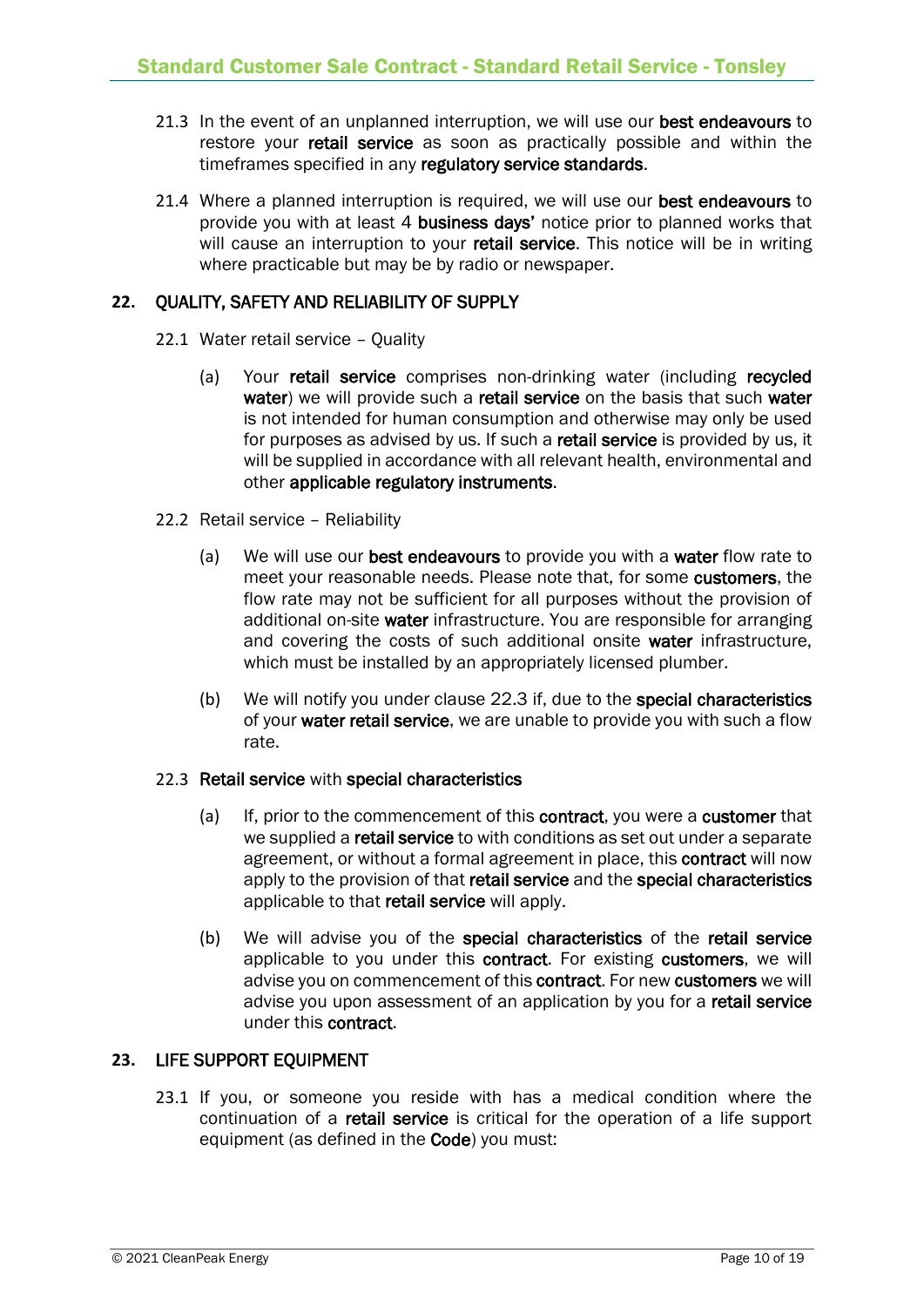- (a) notify us, with confirmation from a registered medical practitioner, that a person residing at the residential customer's supply address requires that continued use of life support equipment; and
- (b) inform us if the person for whom the life support requirement is required vacates the supply address or no longer requires the life support equipment.
- 23.2 We may rely on advice from a medical practitioner or hospital that life support equipment is no longer required at the supply address.
- 23.3 Once we are notified under this clause, but subject to clause 23.1(b), we will:
	- (a) register the supply address as a life support equipment address;
	- (b) not arrange for the disconnection or restriction of the supply to that supply address while the person continues to reside at that address and required the use of a life support equipment; and
	- (c) provide you with:
		- (i) at least 4 business days' written notice of any planned interruptions to supply at the supply address;
		- (ii) advice there is likely to be a planned interruption to the supply at the supply address; and
		- (iii) an emergency telephone contact number (which is printed on your bill or available on our website).

#### **24.** RESTRICTIONS

- 24.1 Restrictions of a water supply Residential Customers
	- (a) If you are a residential customer, we may, subject to compliance with the Code, arrange for the restriction of the supply of your retail service to you where:
		- (i) you have not paid a bill or bills within the required timeframes;
		- (ii) you have not agreed to an offer of a flexible payment plan under clause 14 or another payment option to pay a bill;
		- (iii) you have not adhered to your obligations to make payments in accordance with the flexible payment plan or another payment option relating to the payment of bills;
		- (iv) you have not complied with the terms of our Hardship Policy referred to in clause 16 resulting in you being removed from that hardship program;
		- (v) you have not allowed entry to a water industry officer appointed under the Act for the purposes consistent with carrying out duties in accordance with applicable regulatory instruments; or
		- (vi) you have used the retail service illegally.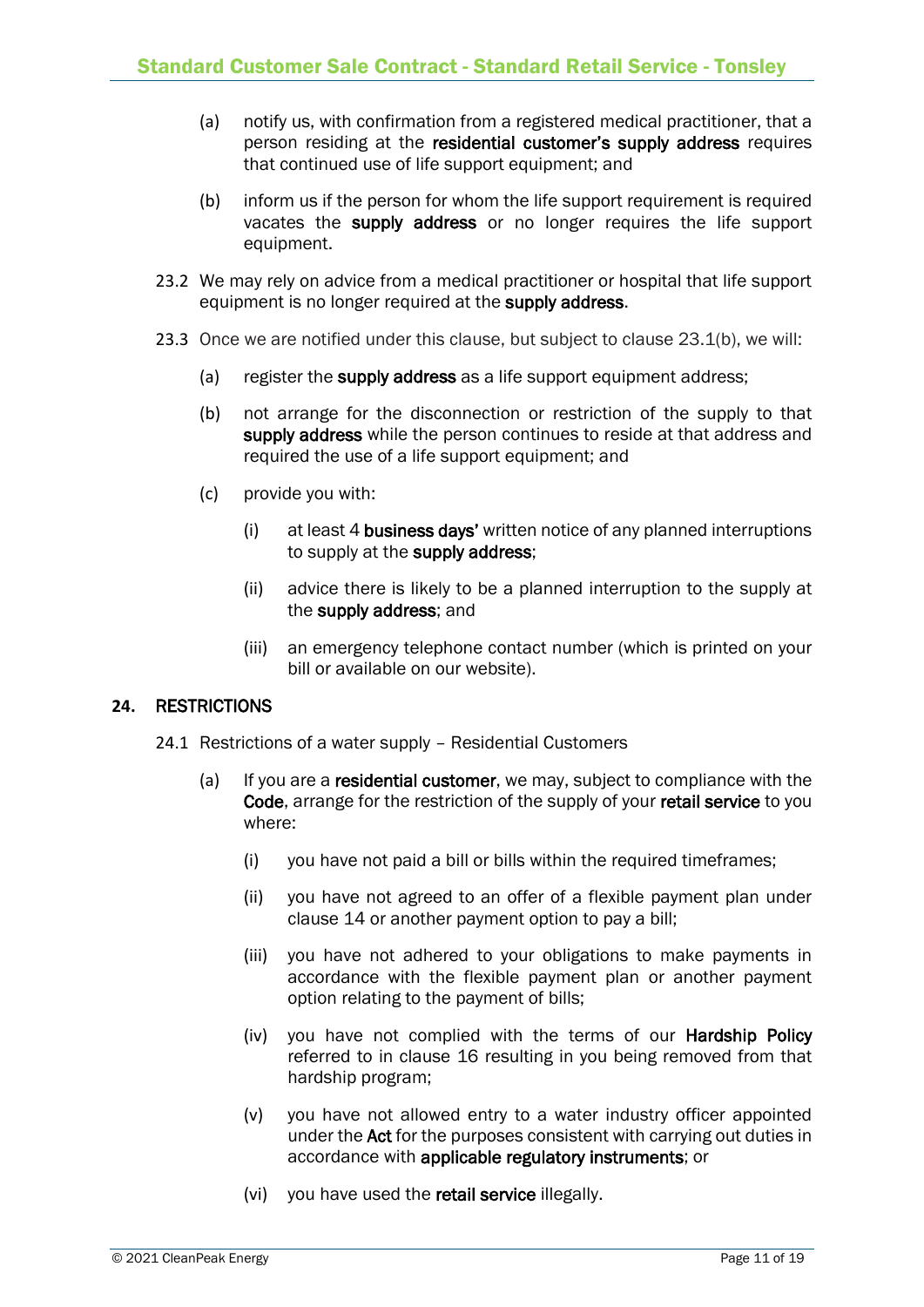- (b) Before undertaking any arrangements for the restriction of supply of water retail services to your supply address for failure to pay a bill, we will:
	- (i) use our best endeavours to contact you personally by the methods outline in the Code;
	- (ii) give you information about the terms of our Hardship Policy and assess your eligibility for participation in our Hardship Policy;
	- (iii) give you information on government funded concessions, if applicable, and refer you to the organisation responsible for that concession;
	- (iv) give you a reminder notice;
	- (v) after the expiry of the period referred to in the reminder notice, give you a written restriction warning notice in accordance with clause 25; and
	- (vi) advise you of the existence and operation of our external dispute resolution body or the industry ombudsman scheme (if we are a participant in that scheme).
- 24.2 Restrictions of a water supply Non-residential Customers
	- (a) If you are a non-residential customer, we may, subject to compliance with the Code, arrange for the restriction of the supply of your water retail service at any of your supply addresses at which a water retail service is provided where:
		- (i) you have not paid a bill or bills within the required timeframes;
		- (ii) you have not allowed entry to a water industry officer appointed under the Act for the purposes consistent with carrying out duties in accordance with applicable regulatory instruments; or
		- (iii) you have used the retail service illegally.
	- (b) Before undertaking any arrangements for the restriction of supply of retail services to your supply address for failure to pay a bill, we will:
		- (i) use our best endeavours to contact you personally by the methods outline in the Code;
		- (ii) offer you an extension of time to pay on terms and conditions (which may include the payment of interest approved by ESCOSA from time to time);
		- (iii) give you a reminder notice;
		- (iv) after the expiry of the period referred to in the reminder notice, give you a written restriction warning notice in accordance with clause 25; and
		- (v) advise you of the existence and operation of our external dispute resolution body or the industry ombudsman scheme (if we are a participant in that scheme).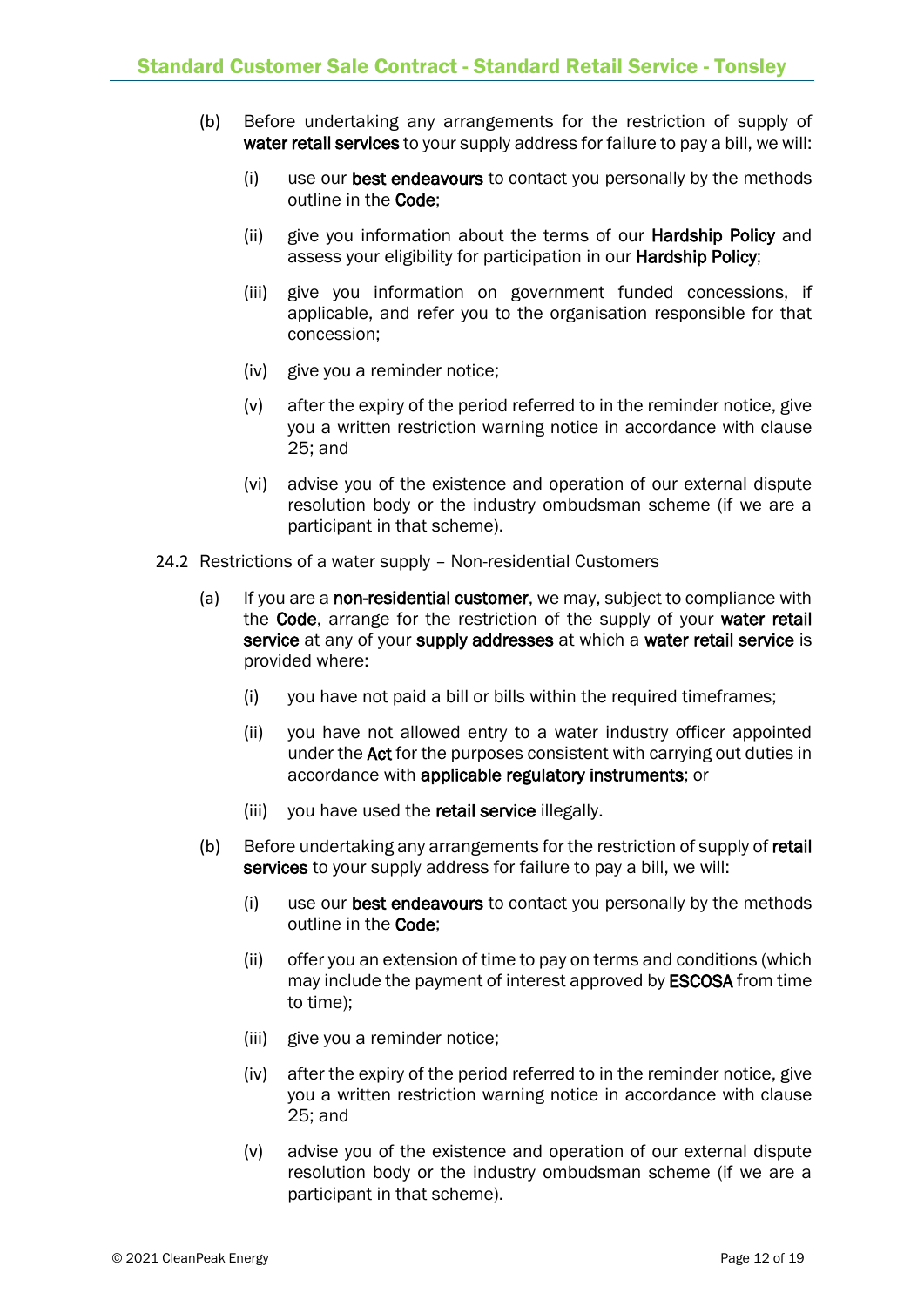- 24.3 Subject to compliance with the Code, we may restrict the supply of a retail service to a supply address immediately if you:
	- (a) have refused or failed to accept the offer of a flexible payment plan in accordance with clause 14 before the expiry of the 5 business days period in the restriction warning; or
	- (b) have accepted the offer of a flexible payment plan in accordance with clause 14, but have refused or failed to take reasonable actions towards settling the debt before the expiry of the 5 business days period in the restriction warning.
- 24.4 The restriction of supply of retail services under clause 24.1 or 24.2 will be no less than the minimum flow rate prescribed by ESCOSA by notice in writing from time to time.
- 24.5 We will not restrict your service for non-payment of a bill or bills.

#### **25.** RESTRICTION WARNING NOTICE

- 25.1 Prior to commencing action to restrict the supply of a retail service to you, we will issue a restriction warning notice to you that:
	- (a) states the date of its issue;
	- (b) states the matter giving rise to the potential restriction of your supply address;
	- (c) where the notice has been issued for not paying a bill:
		- (i) state the date on which the restriction warning notice ends; and
		- (ii) state that payment of the bill must be made during the restriction warning notice period;
	- (d) for matters other than not paying a bill, allow a period of not fewer than 5 business days after the date of issue for you to rectify the matter before restriction occurs;
	- (e) inform you of applicable restoration procedures and any charges for restoration (if applicable);
	- (f) include details of our telephone number for complaints and disputes; and
	- (g) include details of the existence and operation of our external dispute resolution body or the industry ombudsman scheme (if we are a participant in that scheme).

#### **26.** DISCONNECTIONS

- 26.1 We will not disconnect your retail service for non-payment of a bill or bills. However, we may restrict your retail service in accordance with clause 24.
- 26.2 Subject to any applicable regulatory instruments that prohibit disconnection, we may only arrange for the disconnection of your retail service if you have:
	- (a) requested the disconnection;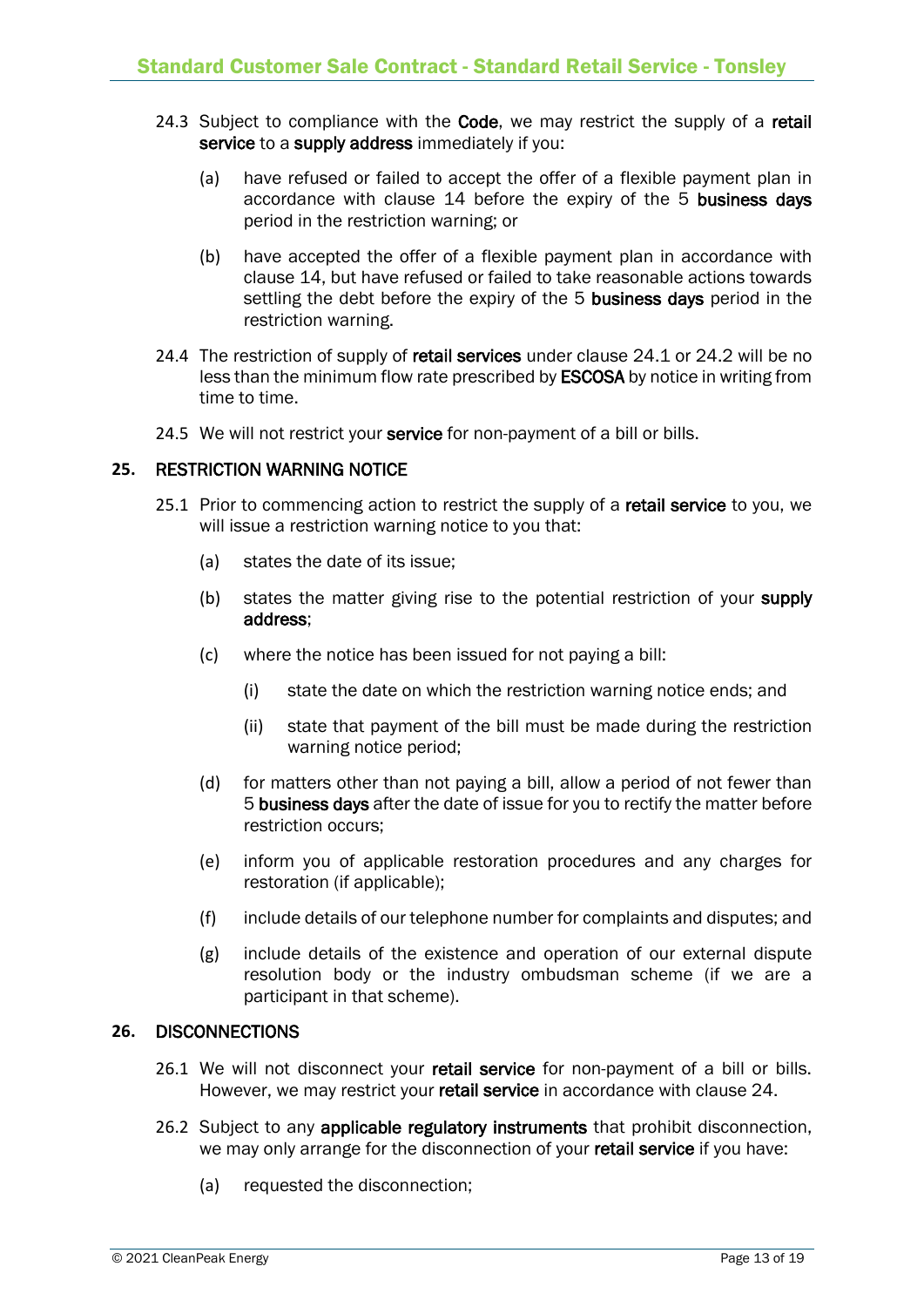- (b) used the retail service illegally; or
- (c) refused entry to a water industry officer appointed under the Act for a purpose consistent with carrying out duties in accordance with applicable regulatory instruments.
- 26.3 If you request us to arrange for the preparation and issue of a final bill, or the disconnection of, your supply address, we will use our best endeavours to arrange for that final bill (in circumstances where final bills can be issued) or, subject to any applicable regulatory instruments that prohibit disconnection, arrange the disconnection in accordance with your request.

#### **27.** RESTORATION OF WATER RETAIL SERVICE

- 27.1 If we have disconnected or restricted the supply of your retail service to you, we will use our best endeavours to arrange for the reconnection or removal of flow restrictions within a time agreed with you, subject to:
	- (a) clause 9.2;
	- (b) the reasons for the disconnection or restriction being rectified by you; and
	- (c) you have paid the appropriate charge for reconnection or removal of water flow restriction (if applicable).
- 27.2 If you are a residential customer, we will not charge a restoration fee where you are experiencing financial hardship and should have been identified as eligible for our Hardship Policy, so long as you agree to participate in our hardship program upon restoration.
- 27.3 We will use our best endeavours to reconnect or remove water flow restrictions within the timeframes required by any regulatory service standards.

#### **28.** ENQUIRIES, COMPLAINTS AND DISPUTE RESOLUTION

- 28.1 If you have an enquiry or complaint relating to our retail services or related matter, you can contact us on 1300 053 212.
- 28.2 You may make a complaint to us regarding our services or compliance with this contract. We will address your complaint in the manner set out in our procedures for the management and resolution of customer enquiries and disputes. For further information regarding this process please refer to our website.
- 28.3 If you are not satisfied with the solution offered or action taken by us in response to your complaint you may have the complaint reviewed by one of our senior managers under our procedures for the management and resolution of customer enquiries and disputes.
- 28.4 If you are not satisfied with the outcome of our internal dispute resolution process you may refer the matter the Energy & Water Ombudsman South Australia (if we are a participant in that scheme) for external dispute resolution.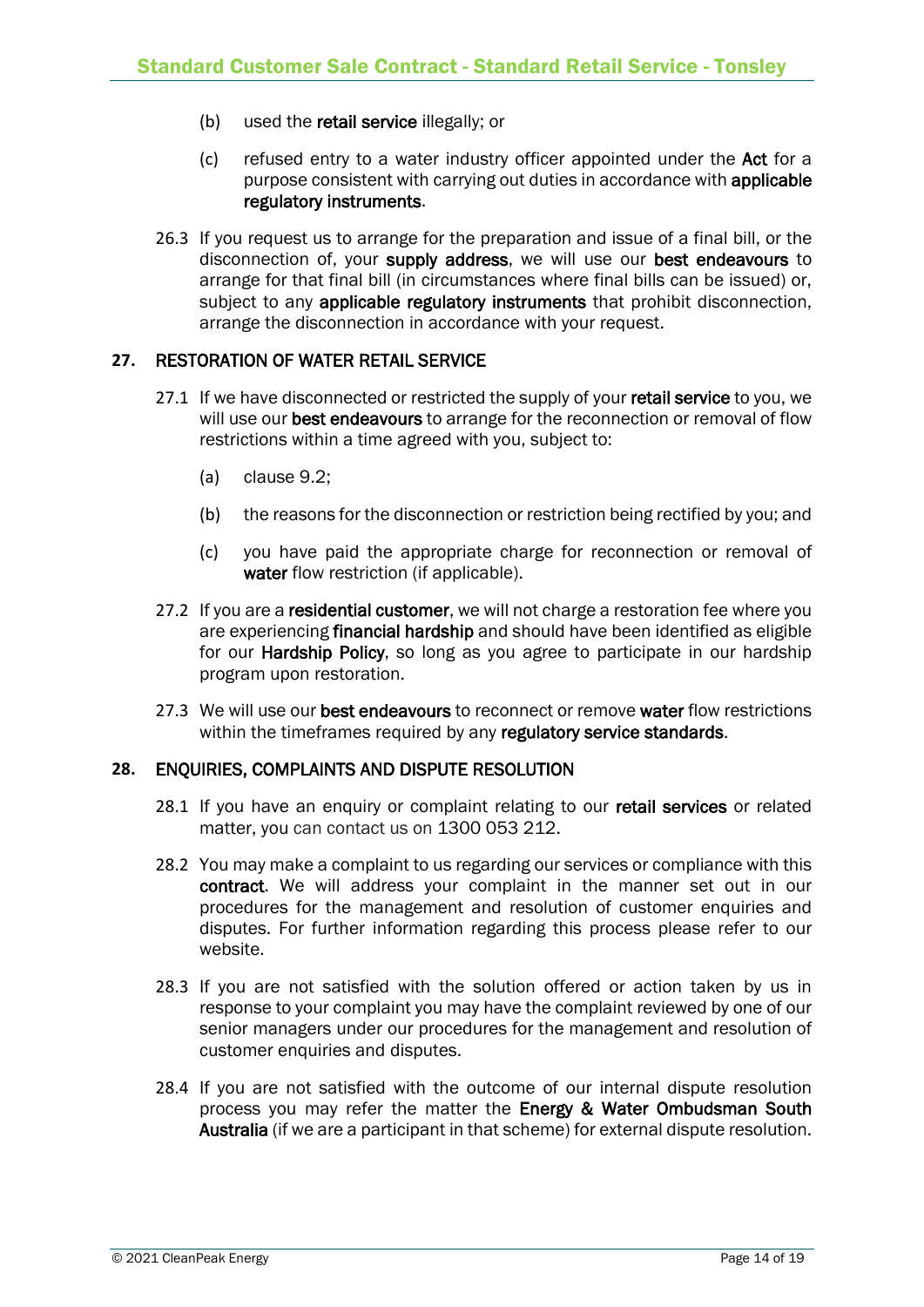#### **29.** RIGHT TO ENTER

29.1 In the case of an emergency or on agreement with you, we will enter your property to perform planned or unplanned maintenance to our infrastructure located at your supply address, in each case in accordance with sections 44 and 45 of the Act.

#### **30.** FORCE MAJEURE

- 30.1 If, but for this clause, either party would breach this contract due to the occurrence of a force majeure event:
	- (a) the obligations of the party under this contract, other than an obligation to pay money, are suspended to the extent to which they are affected by the force majeure event for so long as the force majeure event continues; and
	- (b) the affected party must use its best endeavours to give the other party prompt notice of that fact including full particulars of the force majeure event, an estimate of its likely duration, the obligations affected by it and the extent of its effects on those obligations and the steps taken to remove, overcome or minimise those effects.
- 30.2 For the purposes of this clause, if the effects of a force majeure event are widespread we will be deemed to have given you prompt notice if we make the necessary information available by way of a 24 hour telephone service within 30 minutes of being advised of the force majeure event or otherwise as soon as practicable.
- 30.3 Either party relying on this clause by claiming a force majeure event must use its best endeavours to remove, overcome or minimise the effects of that force majeure event as quickly as practicable.
- 30.4 Nothing in this clause will require a party to settle an industrial dispute which constitutes a force majeure event in any manner other than the manner preferred by that party.

#### **31.** INFORMATION AND PRIVACY

- 31.1 We will keep your personal information confidential in accordance with applicable laws and our privacy policy.
- 31.2 We will also provide any relevant information to authorities in the event that you are under investigation for illegal use of our services or of any other crime.
- 31.3 By accepting a retail service under this contract you are agreeing to the release of billing data to a tenant of your supply address, in accordance with processes approved by ESCOSA from time to time.

#### **32.** GENERAL

32.1 Applicable law

The laws in force in the State of South Australia govern this contract.

32.2 Referral of Our Obligations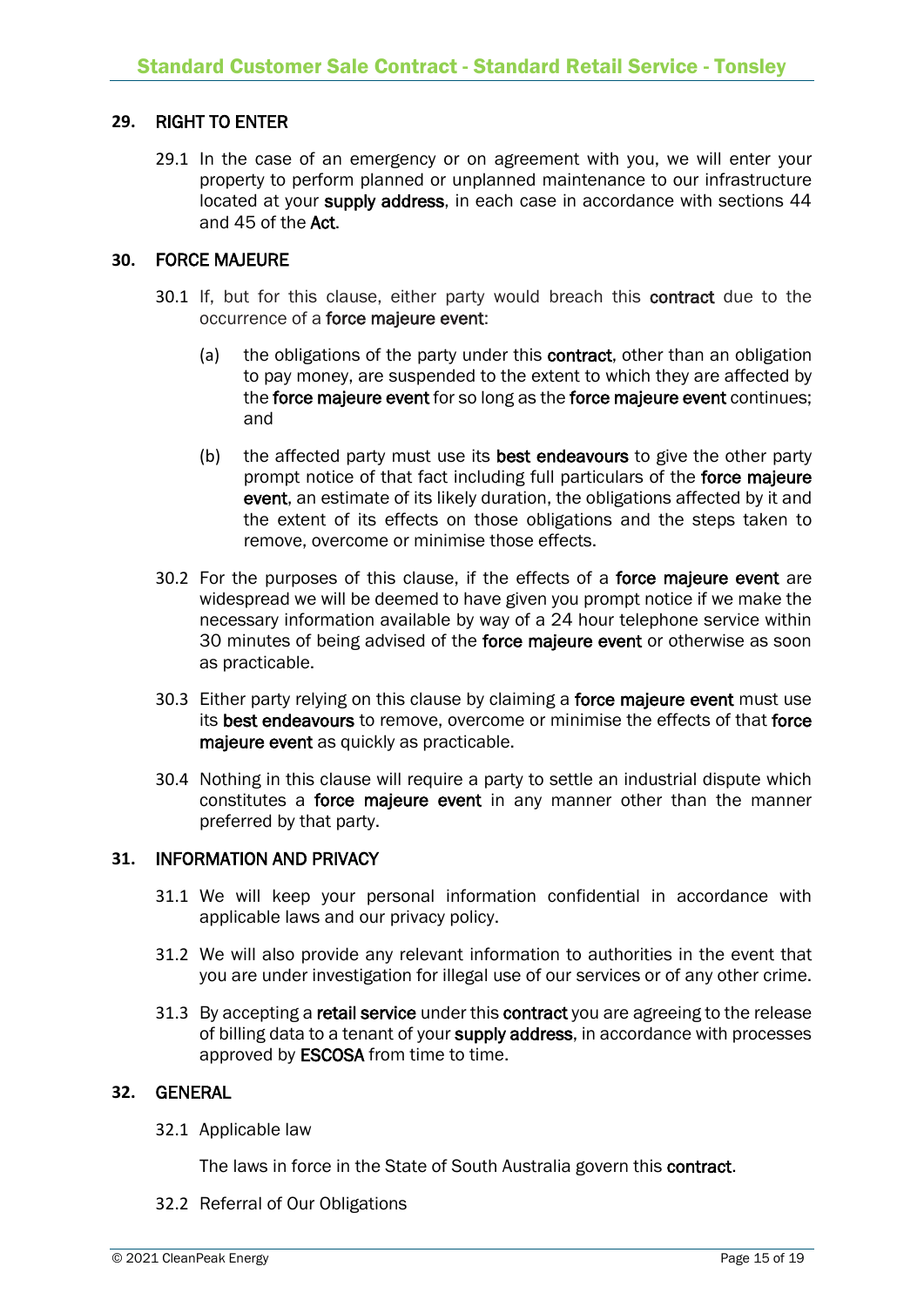Some obligations placed on us under this contract may be carried out by others engaged by us to perform the obligations on our behalf.

32.3 Amending the contract

This contract may only be amended in accordance with the Code. We will publish any amendments to this contract on our website.

32.4 The Code

If the Code grants us a right which may be included in this contract, our rights under this contract are deemed to include such a right.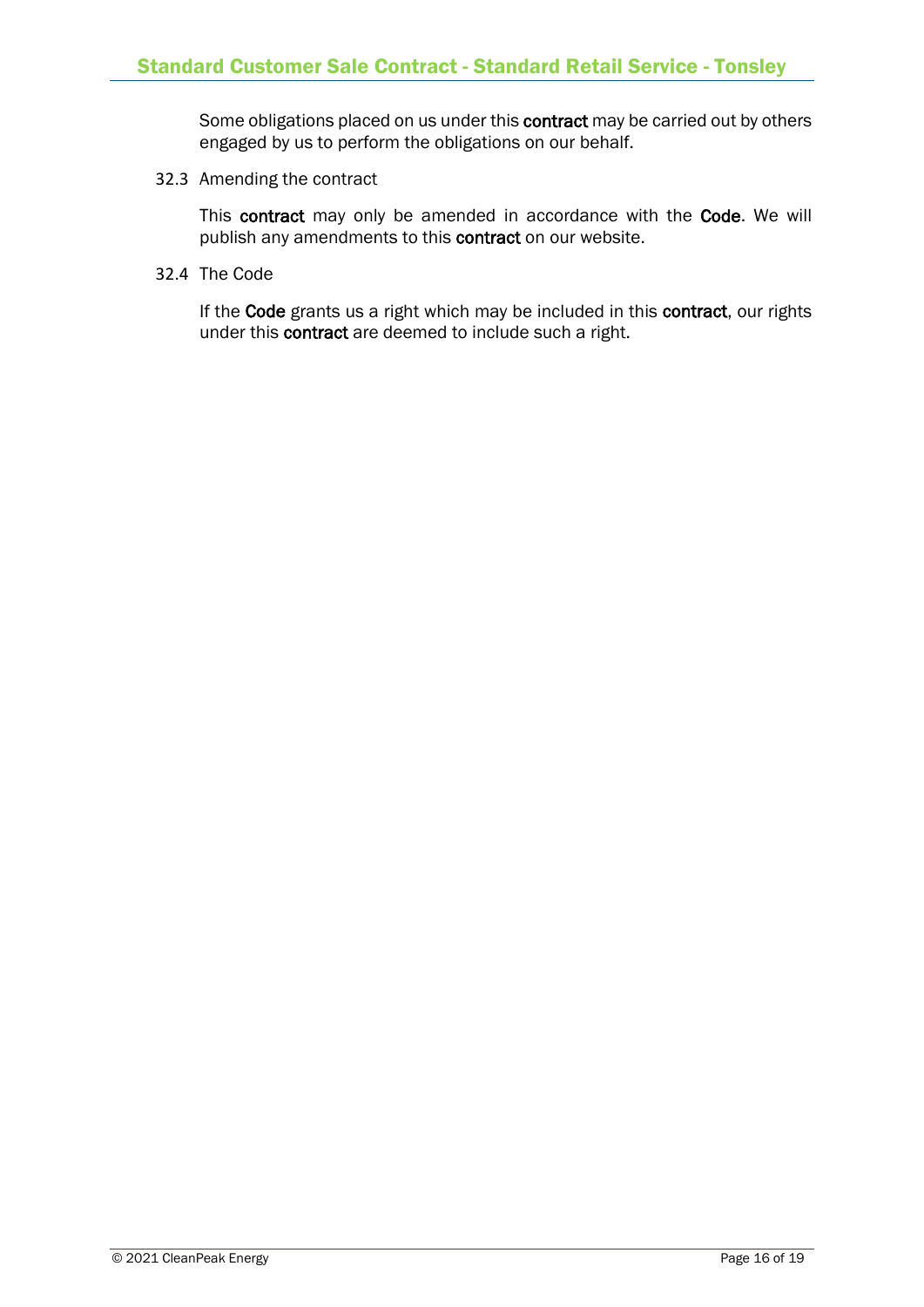# SCHEDULE 1 – DEFINITIONS

The following words have the attributed meaning for the purposes of this contract.

| Act                                                            | means the Water Industry Act 2012 (SA) as amended from time<br>to time.                                                                                                                                                                                                                                                                                                                            |
|----------------------------------------------------------------|----------------------------------------------------------------------------------------------------------------------------------------------------------------------------------------------------------------------------------------------------------------------------------------------------------------------------------------------------------------------------------------------------|
| applicable regulatory<br>instruments                           | means any Act (including without limitation, the Act) or<br>regulatory instrument made under an Act (including without<br>limitation, the Regulations), or the Code or any other industry<br>code, guideline, or other regulatory instrument issued by<br><b>ESCOSA</b> which applies to us.                                                                                                       |
| ADI                                                            | means an authorised deposit taking institution within the<br>meaning of the Banking Act 1959 (Cth) as defined in section 4<br>of the Acts Interpretation Act 1915 (SA).                                                                                                                                                                                                                            |
| availability charge                                            | a charge for the availability of a service (rather than the use of<br>it). The Local Government Act 1999/Roxby Downs Indenture<br>Ratification Act 1982 allows us to recover this availability charge<br>from you where our water infrastructure runs adjacent to your<br>property.                                                                                                                |
| best endeavours                                                | means to act in good faith and use all reasonable efforts, skill<br>and resources.                                                                                                                                                                                                                                                                                                                 |
| business day                                                   | means a day that is not a Saturday, a Sunday or a public holiday<br>in the State of South Australia.                                                                                                                                                                                                                                                                                               |
| Centrepay                                                      | a free service for customers whereby bills may be paid as regular<br>deductions from the customer's government welfare payments.                                                                                                                                                                                                                                                                   |
| Code                                                           | means the Water Retail Code - Minor and Intermediate<br>Retailers published by <b>ESCOSA</b> as amended from time to time.                                                                                                                                                                                                                                                                         |
| connection point                                               | means, in respect of a water retail service, the outlet of the<br>meter at your supply address which then connects to the water<br>reticulation network.                                                                                                                                                                                                                                           |
| contract                                                       | means this contract which has been approved by <b>ESCOSA</b> under<br>clause 2.1 of the Code.                                                                                                                                                                                                                                                                                                      |
| customer                                                       | means a customer as defined under section 4 of the Act.                                                                                                                                                                                                                                                                                                                                            |
| domestic waste                                                 | means human waste and toilet flushing water, and water used<br>for personal washing; and any wastewater, and substances of a<br>kind and quantity usually contained within it, arising from the<br>ordinary non-commercial domestic washing activities; but does<br>not include discharges from a septic tank or any other facility for<br>the onsite treatment or storage of domestic wastewater. |
| Enquiries, Complaints and<br><b>Dispute Resolution Process</b> | means our enquiries, complaints and dispute resolution process<br>as published on our website and as may be amended from time<br>to time.                                                                                                                                                                                                                                                          |
| <b>ESCOSA</b>                                                  | means the Essential Services Commission of South Australia, a<br>body created under the Essential Services Commission Act<br>2002 (SA).                                                                                                                                                                                                                                                            |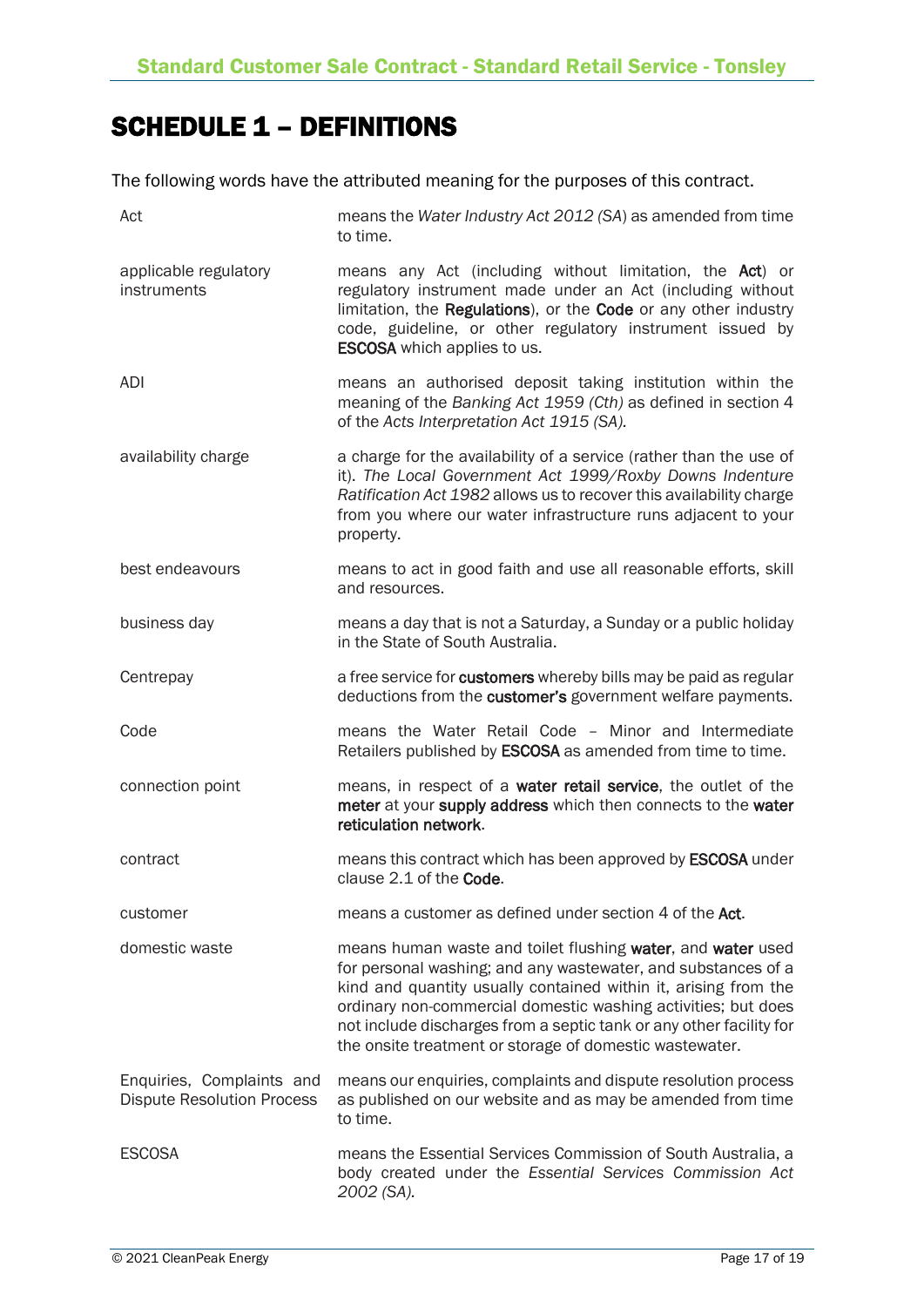### Standard Customer Sale Contract - Standard Retail Service - Tonsley

| fees and charges                | means our fees and charges as specified in our Price List.                                                                                                                                                                                                                                                  |
|---------------------------------|-------------------------------------------------------------------------------------------------------------------------------------------------------------------------------------------------------------------------------------------------------------------------------------------------------------|
| <b>Price List</b>               | means the fees and charges schedule published by us on our<br>website and in the Gazette as may be amended from time to<br>time.                                                                                                                                                                            |
| financial hardship              | means a situation defined by reasonable assessment by us as a<br>customer having desire to pay an account but being absent of<br>the means to pay the account within 3 months of the due date<br>despite all best efforts.                                                                                  |
| force majeure event             | means an event outside the control of us, the occurrence of<br>which could not be reasonably foreseen by us, or if it could be<br>foreseen, could not reasonably have been guarded against.                                                                                                                 |
| <b>Hardship Policy</b>          | means our financial hardship policy as published on our website<br>and as may be amended from time to time.                                                                                                                                                                                                 |
| Industry Ombudsman              | means the industry ombudsman responsible for dealing with<br>disputes under the Act.                                                                                                                                                                                                                        |
| meter                           | means the device and associated equipment owned by us used<br>to measure the use of water or recycled water of a property.                                                                                                                                                                                  |
| Minister                        | means the Minister for Water and the River Murray.                                                                                                                                                                                                                                                          |
| non-standard retail service     | means a <b>retail service</b> and other services we may provide to<br>customers on terms and conditions other than that set out in<br>this contract, but such services do not include a retail service<br>provided to customers with special characteristics as described<br>in clause 22.3.                |
| Non-residential customer        | means a customer other than a residential customer.                                                                                                                                                                                                                                                         |
| recycled water                  | means dual reticulation recycled water produced from the<br>treatment and disinfection of sewage and/or stormwater,<br>resulting in a product suitable for irrigation and other purposes<br>not constituting human consumption and supplied to a<br>customer as a dual reticulation recycled water service. |
| Regulations                     | means the Water Industry Regulations 2012 (SA) as may be<br>amended from time to time.                                                                                                                                                                                                                      |
| regulatory service<br>standards | means any regulatory service standards applicable to the<br>provision by us to you of a retail service as determined and<br>published from time to time by ESCOSA.                                                                                                                                          |
| residential customer            | means a customer which acquires a retail service primarily for<br>their own domestic purposes.                                                                                                                                                                                                              |
| restricted wastewater           | means anything you attempt to discharge through the system<br>that is not <b>domestic waste</b> and includes trade waste.                                                                                                                                                                                   |
| retail service                  | has the meaning described in clause 3.1 of this contract, which<br>services are provided by us under the terms and conditions of<br>this standard contract.                                                                                                                                                 |
| special characteristics         | means the particular features or characteristics of the retail<br>service relevant to your supply address as set out in Schedule 2.                                                                                                                                                                         |